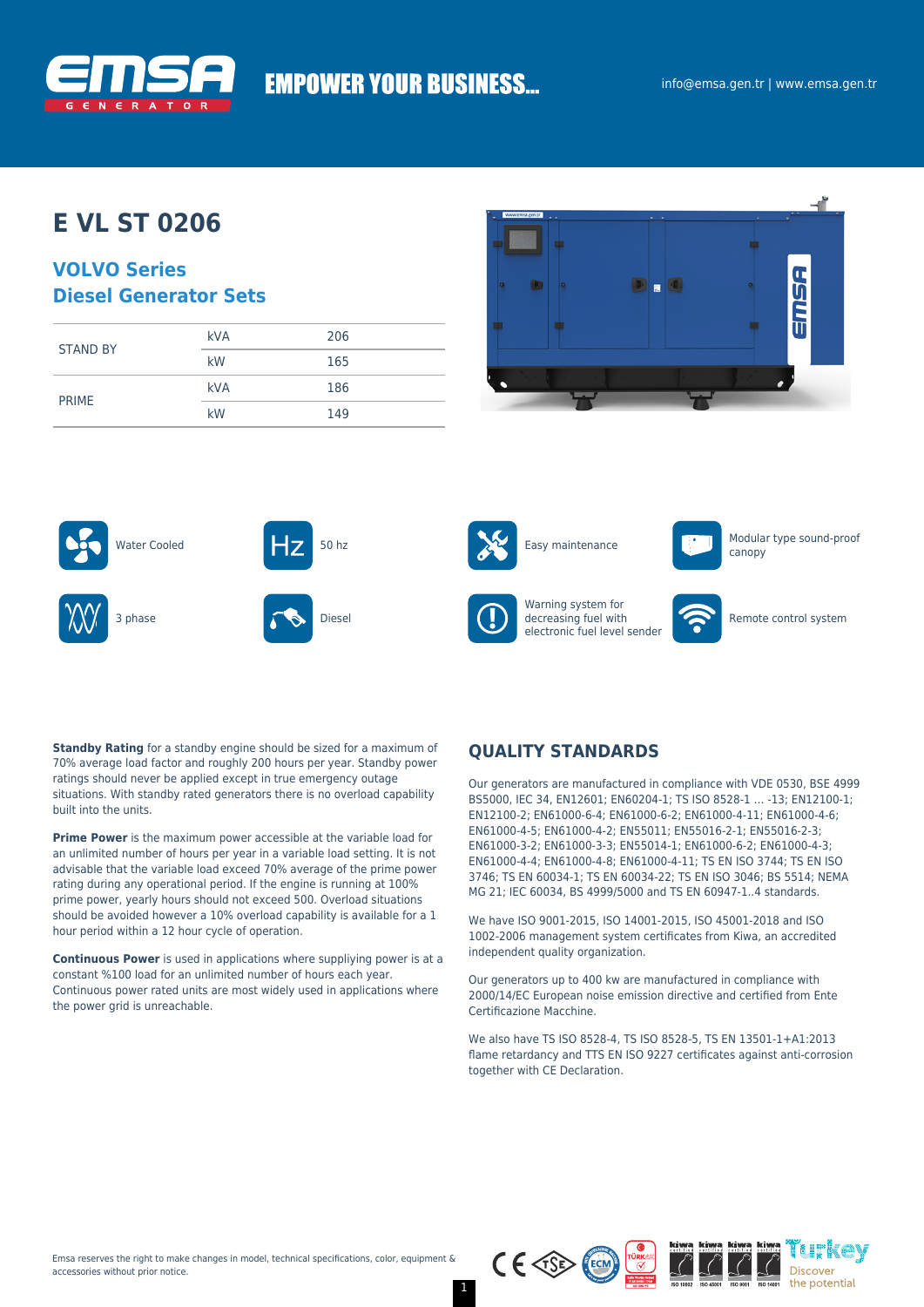



**Engine Specifications**

- VOLVO series heavy duty diesel engine
- 4 cycle, water cooling system, turbocharged intercooler induction
- Electronic governor system
- 12/24 volt self-starter and charger alternator
- Changeable air, fuel and oil filter
- Flexible fuel pipe
- Oil discharge valve and extention pipe
- Industrial type silencer, exhaust spiral or compensator
- Maintenance free battery
- Engine block water heater (in automatic models)
- Diesel gen-set maintenance and operating instructions and electrical circuit diagram

| <b>MODEL</b>             |                    | <b>TAD 732 GE</b> |  |
|--------------------------|--------------------|-------------------|--|
| <b>POWER</b>             | <b>STAND BY kW</b> | 179               |  |
|                          | <b>PRIME kW</b>    | 160               |  |
| SPEED (rpm)              |                    | 1500              |  |
| <b>CYCLE</b>             |                    | 4                 |  |
| DISPLACEMENT (It)        |                    | 7.15              |  |
| NUMBER OF CYLINDERS      |                    | 6. in line        |  |
| <b>BORE AND STROKE</b>   |                    | $108 \times 130$  |  |
| <b>COMPRESSION RATIO</b> |                    | 18:1              |  |
|                          |                    |                   |  |

| <b>GOVERNOR TYPE</b>                   |                                      | Electronic                           |  |
|----------------------------------------|--------------------------------------|--------------------------------------|--|
| <b>INDUCTION</b>                       |                                      | TURBOCHARGED -<br><b>INTERCOOLER</b> |  |
| <b>COMBUSTION SYSTEM</b>               |                                      | <b>DIRECT</b>                        |  |
| <b>COOLING SYSTEM</b>                  |                                      | <b>WATER</b>                         |  |
| <b>FUEL CONSUMPTION</b><br>(lt/h)      | <b>100% OF PRIME</b><br><b>POWER</b> | 40.57                                |  |
|                                        | 75% OF PRIME<br><b>POWER</b>         | 30.43                                |  |
|                                        | 50% OF PRIME<br><b>POWER</b>         | 20.86                                |  |
| TOTAL LUBRICATION SYSTEM CAPACITY (It) |                                      | 34                                   |  |
| <b>TOTAL COOLANT CAPACITY (It)</b>     |                                      | 37                                   |  |
|                                        |                                      |                                      |  |



## **Alternator Specifications**

- Brushless, single bearing, flexible disc 4 poles alternator for harmonic failure
- H type isolation class
- IP 21-23 protection class
- Self exciter

|  |  | Electronic automatic voltage regulator |  |  |
|--|--|----------------------------------------|--|--|
|--|--|----------------------------------------|--|--|

- Stator 2/3 step for harmonic failure
- The alternator windings are protected by insulating varnish against oil and acid

| <b>BRAND</b>           | <b>STAMFORD</b>   | <b>PHASE</b>                 |              |  |
|------------------------|-------------------|------------------------------|--------------|--|
| <b>MODEL</b>           | <b>UCI274G</b>    | A.V.R.                       | <b>SX460</b> |  |
| FREQUENCY (HZ)         | 50                | VOLTAGE REGULATION (+/-)     | $±1\%$       |  |
| POWER (KVA)            | 200               | <b>INSULATION SYSTEM</b>     | <b>Class</b> |  |
| <b>DESIGN</b>          | 4 pole, brushless | <b>PROTECTION</b>            | IP23         |  |
| <b>CONNECTION TYPE</b> | <b>Star</b>       | <b>RATED POWER FACTOR</b>    | 0.8          |  |
| <b>VOLTAGE (V)</b>     | 400               | WEIGHT COMP. ALTERNATOR (KG) | 580          |  |
|                        |                   |                              |              |  |



Class H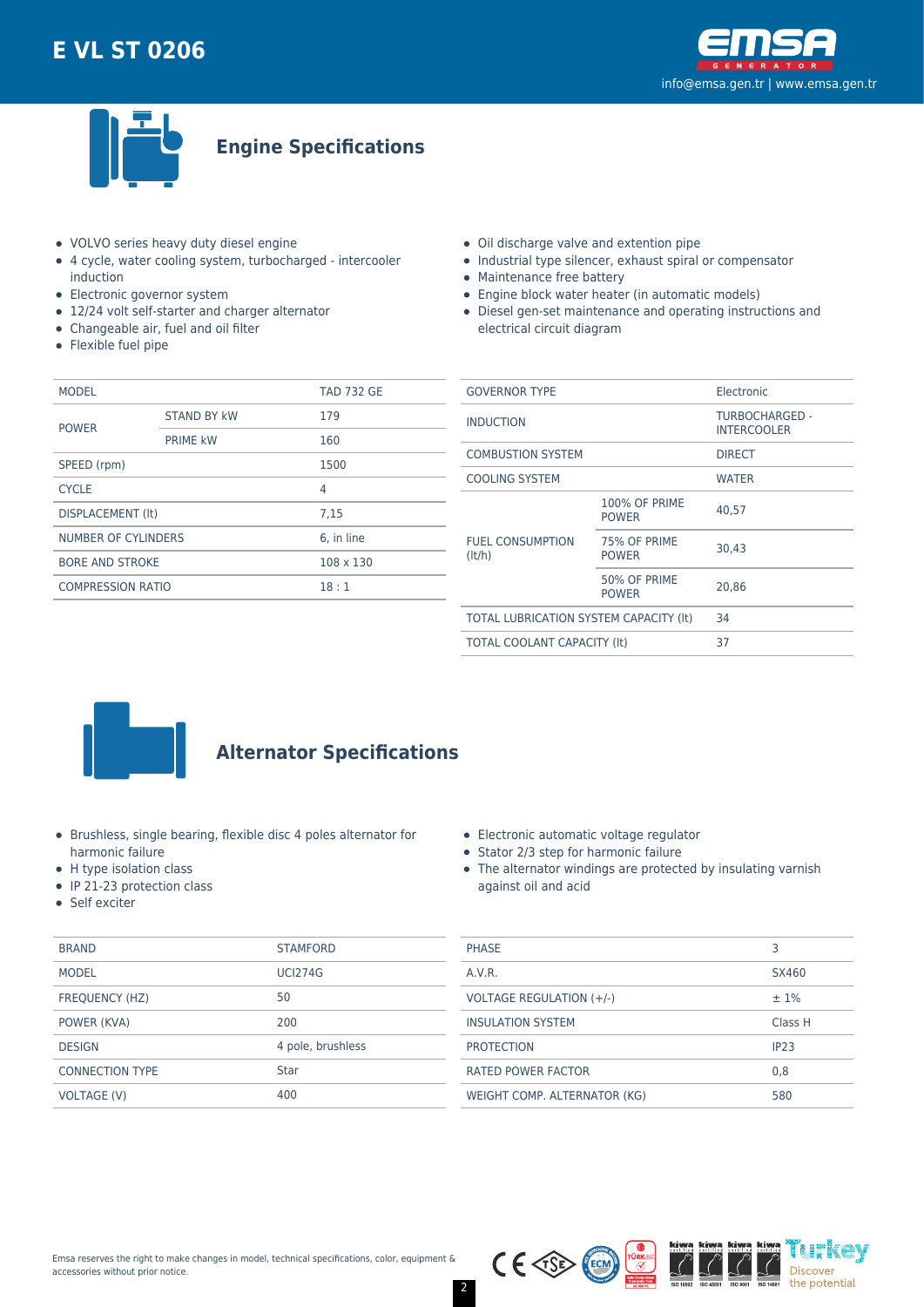



## **Genset Controllers**



### **Datakom**

## **SMART 500-MK2**

**The SMART 500-MK2 is a cost effective genset controller ready for BMS integration and internet monitoring**

#### **FEATURES**

- Diesel and gas genset support  $\bullet$
- 400Hz operation support  $\bullet$
- $\bullet$ 400 event logs, full snapshot
- All parameters front panel editable  $\bullet$
- 3 level configuration password
- 128x64 graphical LCD display  $\bullet$
- Downloadable languages
- $\bullet$ Waveform display of V & I  $\bullet$
- Harmonic analysis of V & I 16Amp MCB & GCB outputs
- 8 configurable digital inputs  $\bullet$
- $\bullet$ Inputs expandable to 40
- 6 configurable digital outputs  $\bullet$
- Outputs expandable to 38  $\bullet$
- 3 configurable analog inputs
- Both CANBUS-J1939 & MPU  $\bullet$
- 3 configurable service alarms  $\bullet$
- $\bullet$ Multiple automatic exerciser
- Weekly operation schedule  $\blacksquare$
- $\bullet$ Dual mutual standby with equal aging of gensets
- Manual "speed fine adjust" on  $\bullet$ selected ECUs
- 
- Automatic fuel pump control  $\bullet$  $\bullet$
- Disable protections feature
- Excess power protection • Reverse power protection
- $\bullet$
- Overload IDMT protection
- Load shedding, dummy load
- Multiple load management  $\bullet$
- Current unbalance protection
- Voltage unbalance protection
- $\bullet$ Fuel filling & fuel theft alarms
- $\bullet$  Battery back-up real time clock
- $\bullet$  Idle speed control
- **•** Battery charge run enabled
- $\bullet$ Combat mode support
- $\bullet$ Multiple nominal conditions
- Tactor & MCB drive
- 4 quadrant genset power counters
- Mains power counters
- Fuel filling counter  $\bullet$ Fuel consumption counter
- $\bullet$
- Modem diagnostics display Configurable through USB, RS-485  $\bullet$
- and GPRS
- Free configuration program
- $\bullet$ Allows SMS controls
- $\bullet$ Ready for central monitoring
- Mobile genset support
- $\bullet$
- Automatic GSM geo-location  $\bullet$
- $\bullet$ GPS connectivity (RS232)
- $\bullet$ Easy USB firmware upgrade
- IP65 rating with standard gasket

### **MEASUREMENTS**

- Mains & genset PN/PP voltages
- Mains & genset frequency
- $\bullet$  Mains & genset phase currents
- Mains & genset neutral currents  $\bullet$
- Mains & genset, phase & total, kW,
	- kVA, kVAr, pf
- **•** Engine speed
- **•** Battery voltage

#### **COMMUNICATIONS**

- 4-band GPRS modem (optional)
- **CONTRACTE OF LISR Device**
- RS-485 (2400-115200baud)
- RS-232 (2400-115200baud)  $\bullet$
- $\bullet$  J1939-CANBUS
- **Geo-locating through GSM**
- GPS support (RS-232)
- **•** Internet Central Monitoring
- SMS message sending  $\bullet$
- E-mail sending
- Free PC software: Rainbow Plus
- Modbus RTU

#### **FUNCTIONALITIES**

- AMF unit
- ATS unit
- Remote start controller
- Manual start controller
- Engine controller
- $\bullet$  Remote display panel
- $\bullet$  Harmonic analysis of V & I
- Internal battery (optional)

#### **TOPOLOGIES**

- 3 ph 4 w, star & delta
- $\bullet$  3 ph 3 w, 2 CTs
- $\bullet$  2 ph 3 w
- $\bullet$  1 phase 2 wires



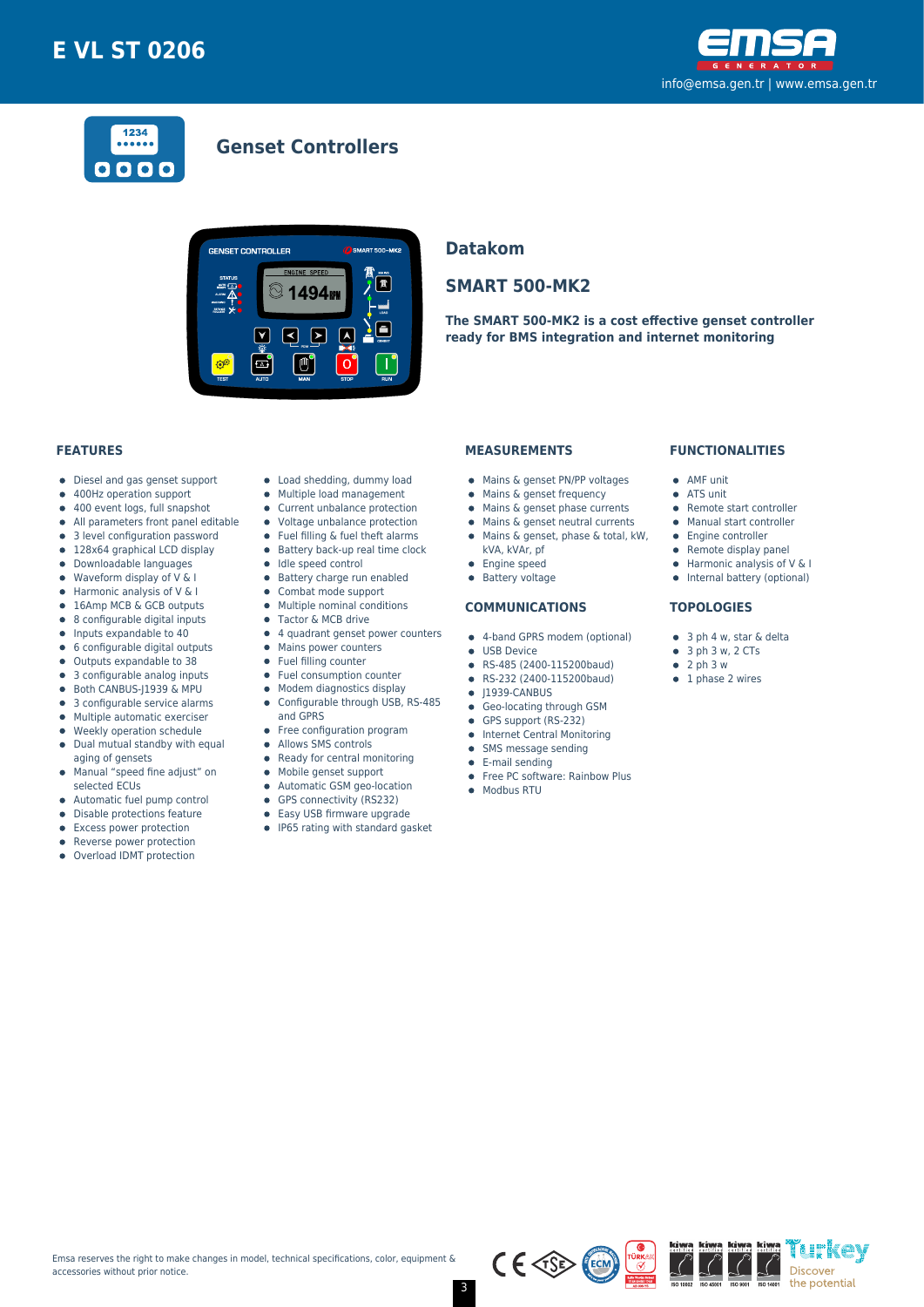

### **OPTIONAL GENSET CONTROLLERS OPTIONAL**

Next generation single gen-set controllers for Stand-by and Primepower applications combining multi-functionality and wide communication with EFI engines.

Datakom SMART 200 Datakom D500 Datakom D500-GSM DEEPSEA 6120 DEEPSEA 7320 ComAp AMF25



















|                                                              | <b>Datakom</b><br><b>SMART 200</b> | <b>Datakom</b><br>SMART500-MK2 | <b>Datakom</b><br><b>D500</b> | <b>Datakom</b><br><b>D500-GSM</b> | <b>DEEPSEA</b><br>6120 | <b>DEEPSEA</b><br>7320 | <b>ComAp</b><br><b>AMF25</b> |
|--------------------------------------------------------------|------------------------------------|--------------------------------|-------------------------------|-----------------------------------|------------------------|------------------------|------------------------------|
| <b>AUTOMATIC MAINS</b><br><b>MONITORING</b>                  | ✔                                  | $\checkmark$                   | ✓                             | ✔                                 | ✔                      | ✓                      | ✔                            |
| <b>MANUEL START</b>                                          | $\checkmark$                       | $\checkmark$                   | ✓                             | ✓                                 | ✓                      | ✔                      | ✔                            |
| <b>REMOTE START</b>                                          | ✓                                  | $\checkmark$                   | ✓                             | ✓                                 | ✓                      | ✓                      | ✔                            |
| <b>REMOTE MONITORING</b><br><b>WITH SIM CARD</b>             | <b>OPTIONAL</b>                    | <b>OPTIONAL</b>                | <b>OPTIONAL</b>               | ✔                                 | χ                      | <b>OPTIONAL</b>        | <b>OPTIONAL</b>              |
| <b>1 ADITIONAL OPTION</b><br>(HORN, OIL-FUEL HEATER<br>ETC.) | χ                                  | <b>OPTIONAL</b>                | <b>OPTIONAL</b>               | <b>OPTIONAL</b>                   | <b>OPTIONAL</b>        | <b>OPTIONAL</b>        | <b>OPTIONAL</b>              |
| <b>LIGHT WARNING AND</b><br><b>MIMIC DIAGRAM</b>             | ✔                                  | ✓                              | ✓                             | ✔                                 | ✓                      | ✔                      | ✔                            |
| <b>BATTERY CHARGER</b>                                       | ✓                                  | ✔                              | ✓                             | ✓                                 | ✓                      | ✓                      | ✔                            |
| <b>RS-485 COMMUNICATION</b>                                  | <b>OPTIONAL</b>                    | <b>OPTIONAL</b>                | ✓                             | ✓                                 | χ                      | ✓                      | <b>OPTIONAL</b>              |
| <b>ETHERNET (TCP-IP)</b><br><b>COMMUNICATION</b>             | χ                                  | $\checkmark$                   | ✓                             | ✓                                 | χ                      | <b>OPTIONAL</b>        | <b>OPTIONAL</b>              |

### **GENSET CONTROLLERS FOR SYNCHRONIZATION SYSTEMS OPTIONAL**

Next generation synchronizing genset controller capable of every communication and functionality.